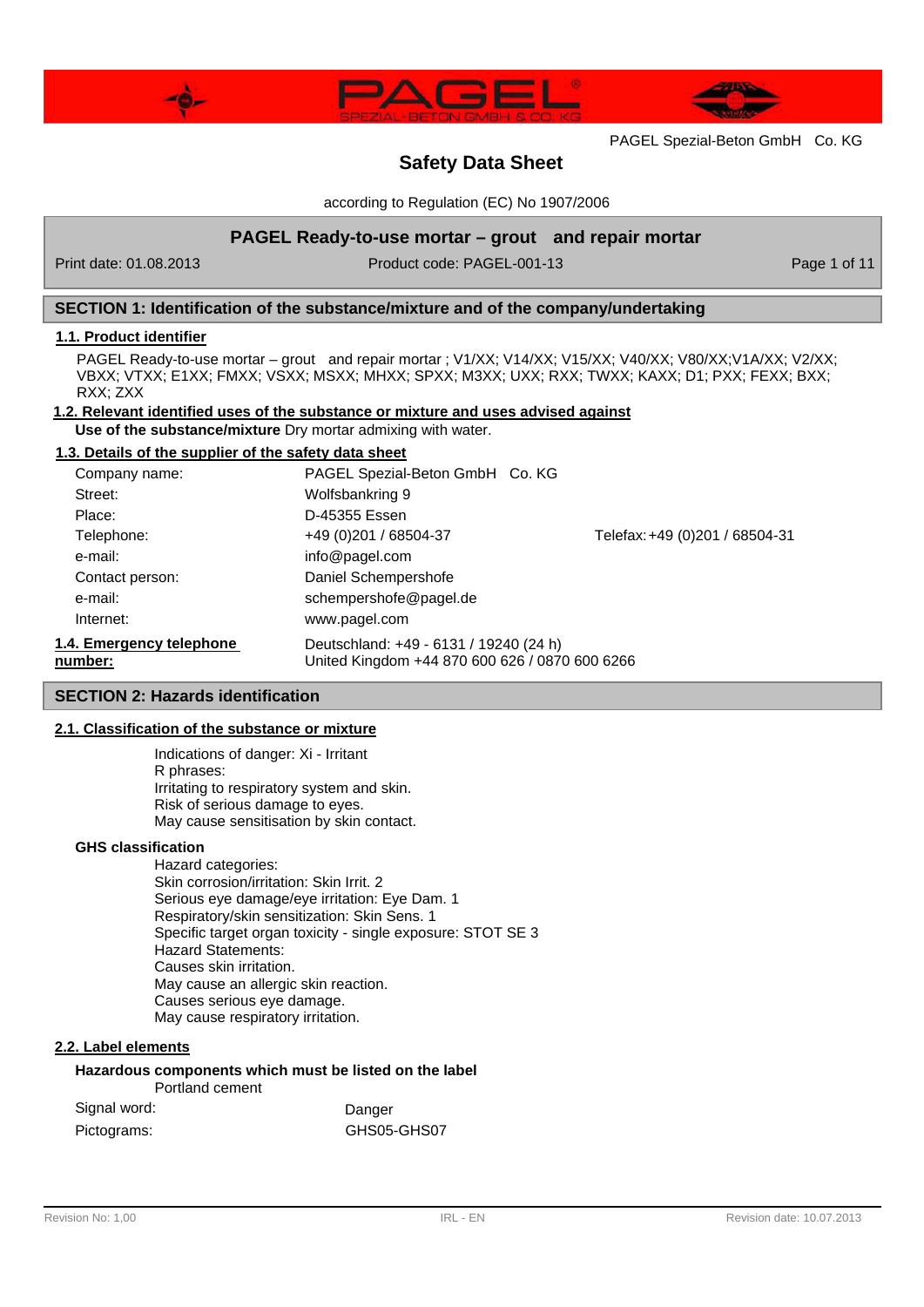

# **Safety Data Sheet**

according to Regulation (EC) No 1907/2006

# **PAGEL Ready-to-use mortar – grout and repair mortar**

Print date: 01.08.2013 Product code: PAGEL-001-13 Product code: PAGEL-001-13



### **Hazard statements**

Causes skin irritation. May cause an allergic skin reaction. Causes serious eye damage. May cause respiratory irritation.

## **Precautionary statements**

Keep container tightly closed. Wear protective gloves/protective clothing/eye protection/face protection. IF ON SKIN: Wash with plenty of soap and water. Avoid breathing dust. IF IN EYES: Rinse cautiously with water for several minutes. Remove contact lenses, if present and easy to do. Continue rinsing. Immediately call a POISON CENTER or doctor/physician.

### **Additional advice on labelling**

The product is classified and labelled in accordance with EC directives or respective national laws.

### **2.3. Other hazards**

As a result of the irritant properties of this product, repeated skin contact may adversely affect an existing dermatitis condition (or other existing skin condition).

## **SECTION 3: Composition/information on ingredients**

## **3.2. Mixtures**

### **Chemical characterization**

Preparation / mixture of mineral binders, aggregates and additives

### **Hazardous components**

| <b>EC No</b>      | Chemical name                                                           | Quantity    |
|-------------------|-------------------------------------------------------------------------|-------------|
| CAS No            | Classification                                                          |             |
| Index No          | <b>GHS</b> classification                                               |             |
| <b>IREACH No</b>  |                                                                         |             |
| 266-043-4         | <b>IPortland cement</b>                                                 | $30 - 99 %$ |
| 65997-15-1        | Xi - Irritant R37/38-41-43                                              |             |
|                   | STOT SE 3, Skin Irrit. 2, Eye Dam. 1, Skin Sens. 1; H335 H315 H318 H317 |             |
| 270-659-9         | Portlandcement, Flue dust                                               | $0 - 5 %$   |
| 68475-76-3        | Xi - Irritant R37/38-41-43                                              |             |
|                   | STOT SE 3, Skin Irrit. 2, Eye Dam. 1, Skin Sens. 1; H335 H315 H318 H317 |             |
| 101-2119486767-17 |                                                                         |             |

Full text of R and H phrases: see Section 16.

### **Further Information**

The preparation is low in chromium. The content of soluble chromium (VI) compounds has been lowered with agent to below 2 ppm in the cement portion. Proper storage and compliance with the expiration date is a prerequisite for the effectiveness of the chromate reduction.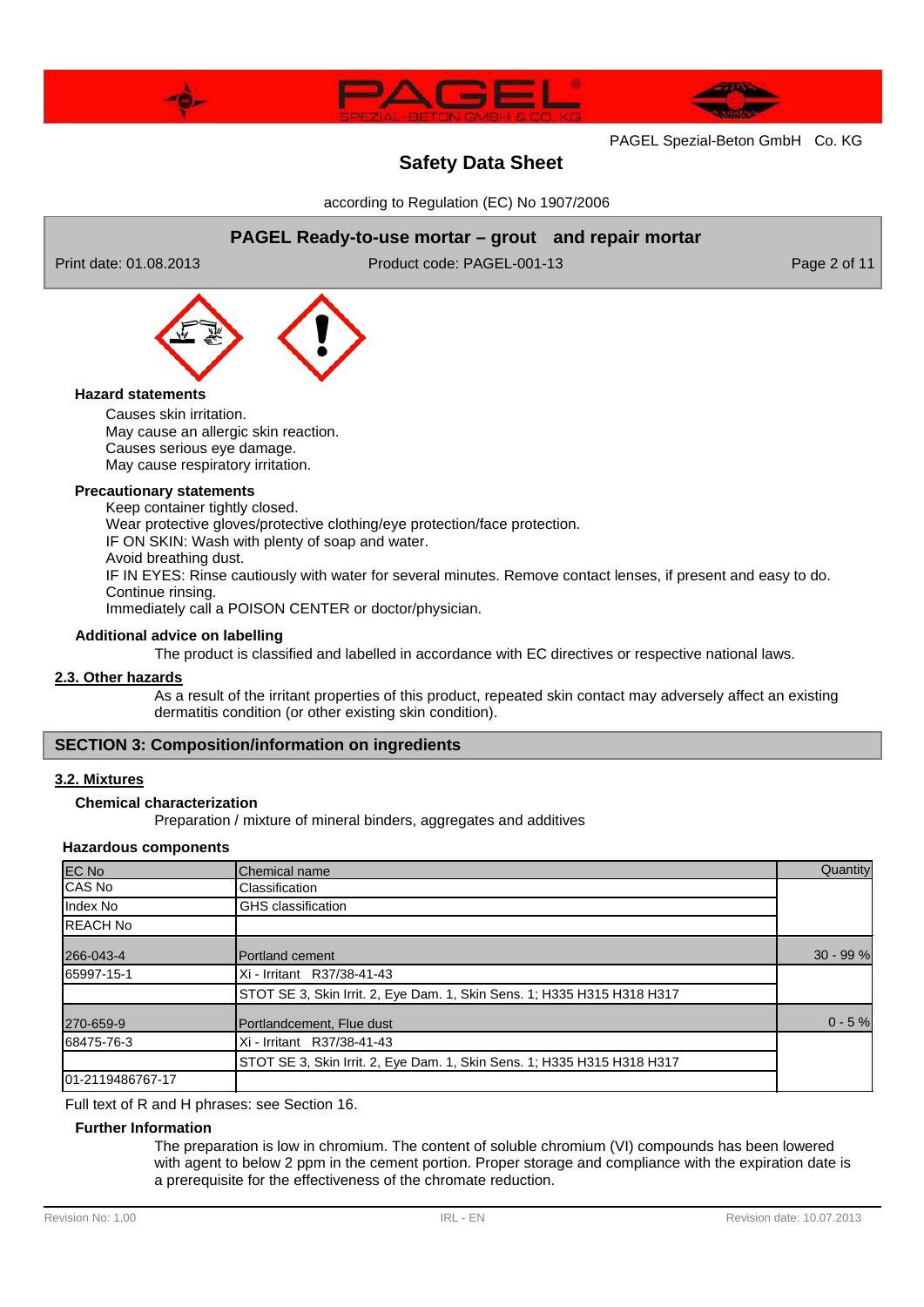



# **Safety Data Sheet**

according to Regulation (EC) No 1907/2006

# **PAGEL Ready-to-use mortar – grout and repair mortar**

Print date: 01.08.2013 Product code: PAGEL-001-13 Product code: PAGEL-001-13

### **SECTION 4: First aid measures**

### **4.1. Description of first aid measures**

### **General information**

If you feel unwell, seek medical advice (show the label where possible). Show this safety data sheet to the doctor in attendance. If unconscious, place the person in the recovery position and seek medical advice immediately. Never give anything by mouth to an unconscious person. Protection is needed for the First Aider.

#### **After inhalation**

Fresh air supply. Upon irritation of the respiratory tract or mucous membranes (e.g. coughing), indisposition or prolonged exposure, consult a doctor.

Oxygen, if needed. Lay the affected person down, and keep her or him warm and calm.

Large quantities: Call a physician immediately.

### **After contact with skin**

Remove adhering matter immediately. Before washing use a dry brush to remove dust from skin. Wash contaminated skin areas thoroughly with soap and water. Rinse well with water. Take off contaminated clothing and shoes immediately. Remove and wash contaminated clothing before re-use. If skin irritation persists, call a physician.

No rings, watches or similar things should be worn. Product residues can remain and, therefore, can trigger skin reactions.

### **After contact with eyes**

Rinse with plenty of water immediately, also under the eyelids, for at least 15 minutes. Remove contact lenses, if applicable. Keep eye wide open while rinsing. Do not rub eyes dry, because the mechanical stress can cause additonal corneal injury. Consult an ophthalmologist immediately. Protect unharmed eye.

### **After ingestion**

Do not induce vomiting. Rinse mouth. Liquid split out! Drink 1 or 2 glasses of water. Call a physician immediately.

Lay the affected person down, and keep her or him warm and calm.

# **4.2. Most important symptoms and effects, both acute and delayed**

Irritation of the eyes, skin and mucous membranes. Danger of corrosion. Conjunctivitis, Danger of blindness, Abdominal pain Chronic exposure may cause dermatitis. Repeated inhalation can lead to prolonged respiratory tract illnesses.

Literary reference (1)

### **4.3. Indication of any immediate medical attention and special treatment needed**

Symptomatic treatment (decontamination and vital functions).

## **SECTION 5: Firefighting measures**

# **5.1. Extinguishing media**

### **Suitable extinguishing media**

The product is not flammable. Use extinguishing measures that are appropriate to the environment.

# **Unsuitable extinguishing media**

High volume water jet.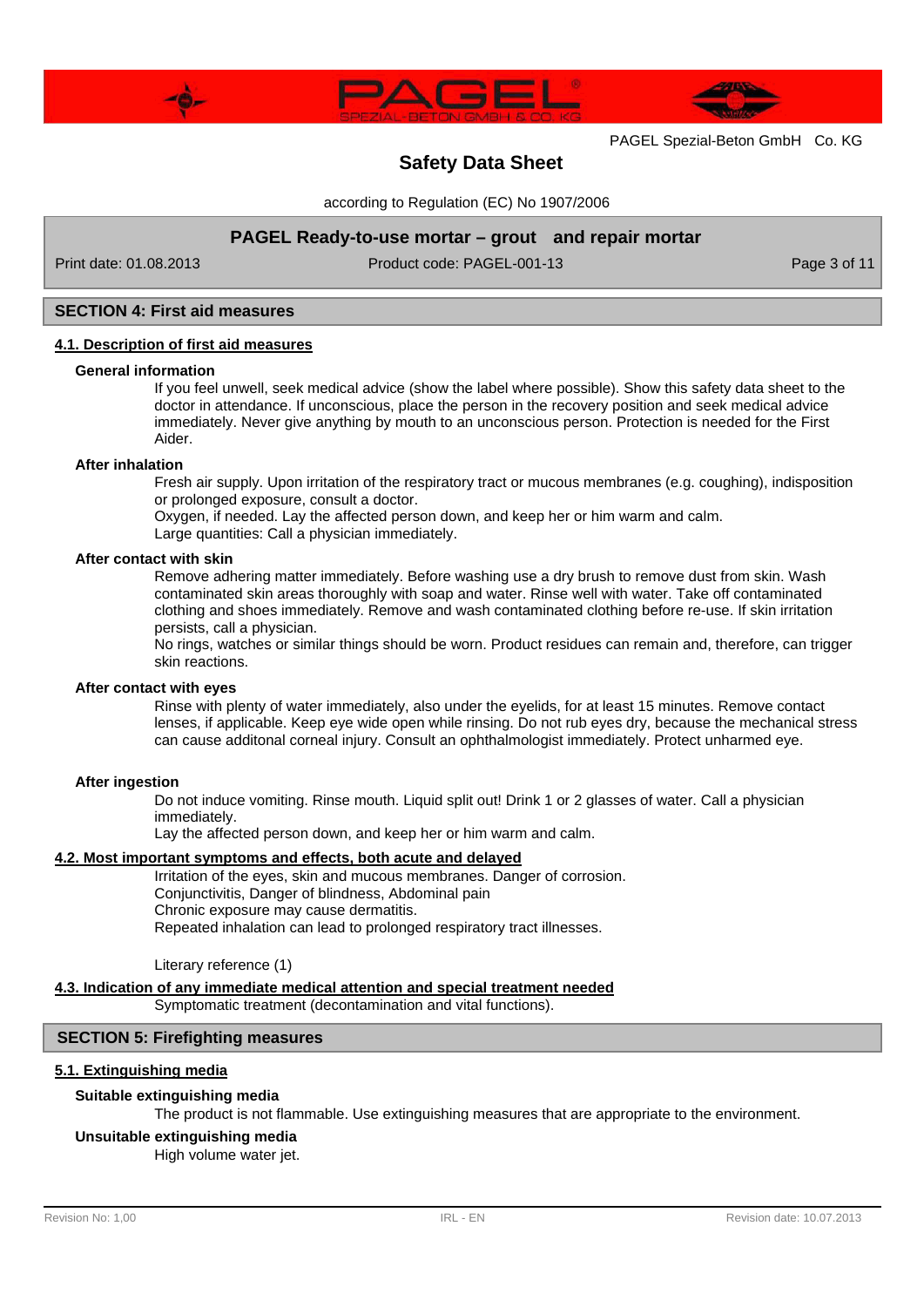



# **Safety Data Sheet**

according to Regulation (EC) No 1907/2006

# **PAGEL Ready-to-use mortar – grout and repair mortar**

Print date: 01.08.2013 Product code: PAGEL-001-13 Page 4 of 11

## **5.2. Special hazards arising from the substance or mixture**

The product itself does not burn.

### **5.3. Advice for firefighters**

In the event of fire, wear self-contained breathing apparatus.

### **Additional information**

Prevent extinguishing water used by the fire department, or any other forms of the diluted product, from ending up in surface water or drinking water reservoirs. Contaminated extinguishing water and soil must be disposed of in accordance with official regulations.

# **SECTION 6: Accidental release measures**

## **6.1. Personal precautions, protective equipment and emergency procedures**

Do not breathe dust. Use personal protective equipment. When handling the product, follow hygiene and safety precautions. Protect leaked material with tarpaulins to prevent it blowing away. (See section 7.)

### **6.2. Environmental precautions**

Do not allow material to contaminate ground water system. Do not flush into surface water or sanitary sewer system. Avoid subsoil penetration.

Contact the responsible authority immediately if the product ends up in the soil, a body of water, or the sewer system.

### **6.3. Methods and material for containment and cleaning up**

- Mop up whilst dry. Use approved industrial vacuum cleaner for removal. (EPA / HEPA - filter, EN 1822 - 1:2009)

Avoid dust formation. Use breathing apparatus.

or

- Moisten and remove. Allow to solidify, use mechanical handling equipment. Dispose of as described in section 13.

### **6.4. Reference to other sections**

See section 8.

## **SECTION 7: Handling and storage**

### **7.1. Precautions for safe handling**

### **Advice on safe handling**

Avoid dust formation. Do not breathe dust. Avoid contact with skin, eyes and clothing. Do not eat, drink, smoke or take snuff at work. Keep away from food and drink. Do not allow product to come in contact with humid air before use.

For bagged goods and when using open mixing containers, fist fill with water, then carefully add the dry cement. Maintain low drop height. Start stirrer slowly.

### **Advice on protection against fire and explosion**

No special protective measures against fire required.

## **Further information on handling**

When handling the product, follow hygiene and safety precautions. Handle, store and transport in compliance with local regulations and in labelled containers that are suitable for this product. When using do not eat or drink.

## **7.2. Conditions for safe storage, including any incompatibilities**

### **Requirements for storage rooms and vessels**

See information supplied by the manufacturer. Store only in the original container. Never allow product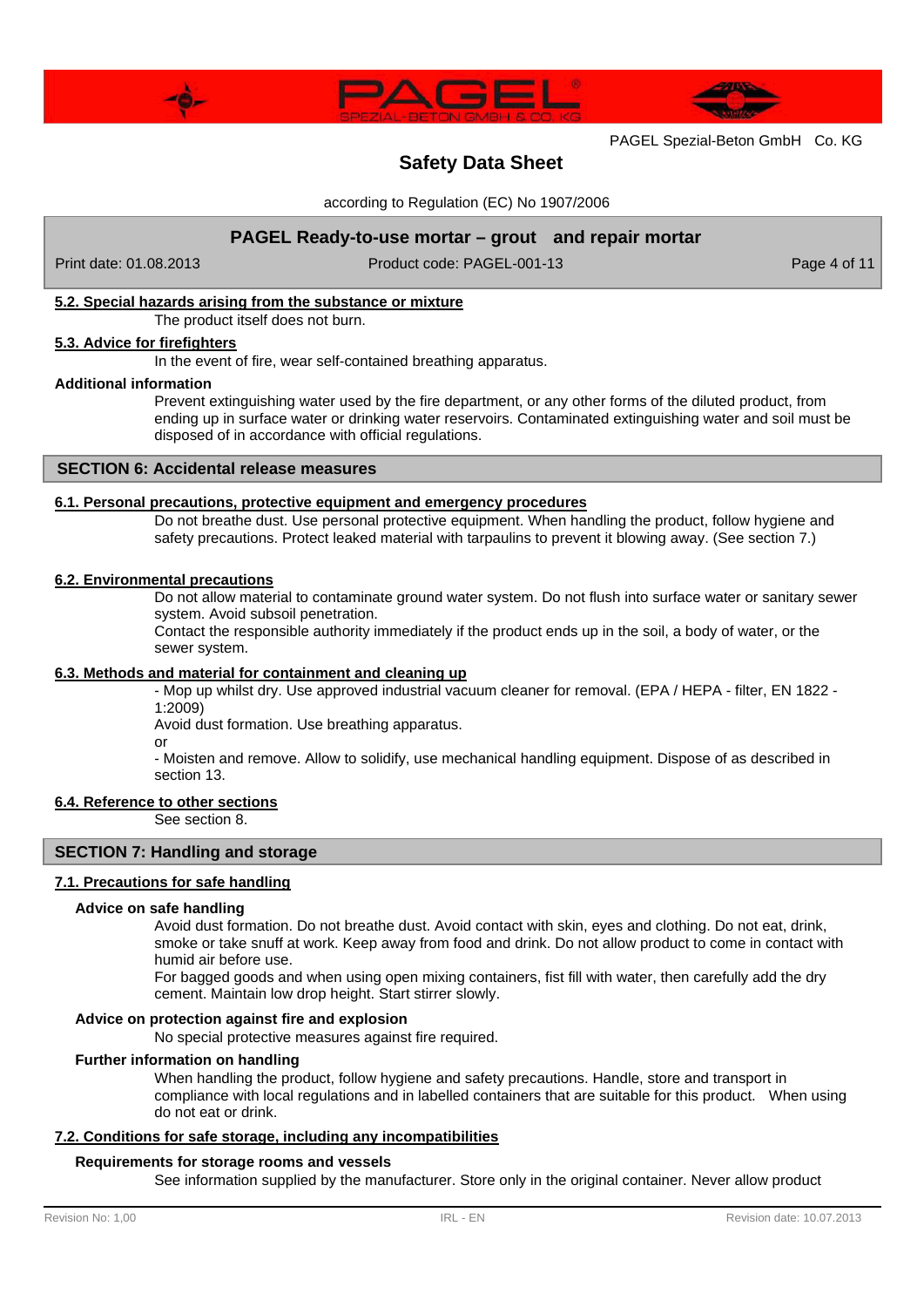



# **Safety Data Sheet**

according to Regulation (EC) No 1907/2006

# **PAGEL Ready-to-use mortar – grout and repair mortar**

Print date: 01.08.2013 Product code: PAGEL-001-13 Page 5 of 11

to get in contact with water during storage. Keep in a dry, cool place. Protect from contamination. Protect from humid air and water. Use only clean equipment.

## **Further information on storage conditions**

When not in use, the product must be stored in its original transport packing. Store product upright. Keep containers dry and tightly closed to avoid moisture absorption and contamination. Proper storage and compliance with the expiration date is a prerequisite for the effectiveness of the chromate reduction.

### **7.3. Specific end use(s)**

No data available.

# **SECTION 8: Exposure controls/personal protection**

### **8.1. Control parameters**

### **Occupational exposure limits**

| CAS No | Substance                                          | ppm | mg/m <sup>3</sup> | fib/cm <sup>3</sup> | Category      | Origin |
|--------|----------------------------------------------------|-----|-------------------|---------------------|---------------|--------|
|        | 65997-15-1 Cement (Portland), total inhalable dust |     | 10I               |                     | TWA (8 h)     |        |
|        |                                                    |     |                   |                     | STEL (15 min) |        |

### **8.2. Exposure controls**

## **Appropriate engineering controls**

When the concentration in the air is over the maximum occupational exposure limit, an approved respiratory protection apparatus must be worn. In case of dust release use dust mask. Provide for appropriate exhaust ventilation and dust collection at machinery.

### Literary reference (3) MEASE

### **Protective and hygiene measures**

Avoid contact with skin and eyes.

Remove and wash contaminated clothing before re-use. Do not eat, drink, smoke or take snuff at work. Wash hands before breaks and at the end of workday. Shower or bathe at the end of working.

### **Eye/face protection**

In case of risk of splashing, wear protective glasses. Tightly fitting safety goggles (EN 166).

### **Hand protection**

Protective gloves, chemical-resistant. The manufacturer recommends the following glove materials: nitril-impregnated cotton gloves with CE Mark. Safety gloves should be selected for the actual conditions of use and in accordance with the instructions for use provided by the manufacturer. Use tested protective gloves. Protective gloves should be replaced immediately if damaged or in case of signs of wear. Please note that the daily use of a chemical glove in practice may be considerably shorter than the permeation time calculated in EN 374 as a result of many different factors (for example temperature). Gloves made of the following materials are not suitable: leather gloves.

Wear gloves only with clean hands. Wash and dry one's hands after use of gloves. Preventive skin protection by skin protection cream.

### **Skin protection**

Wear suitable protective clothing. Protect from water. Impervious clothing, long sleeved clothing / closed work clothing, safety shoes / boots. Take off all contaminated clothing immediately.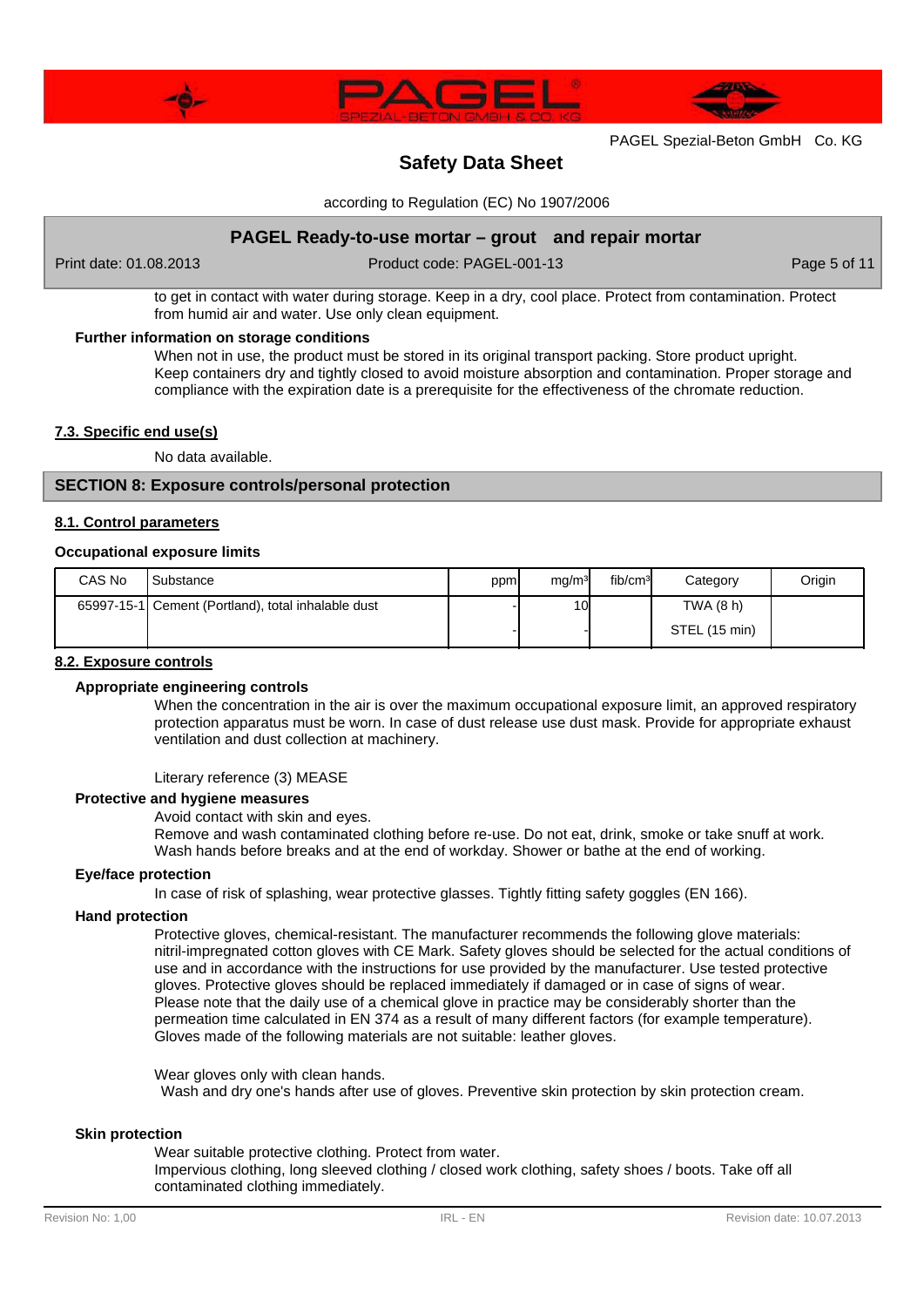



# **Safety Data Sheet**

according to Regulation (EC) No 1907/2006

# **PAGEL Ready-to-use mortar – grout and repair mortar**

Print date: 01.08.2013 Product code: PAGEL-001-13 Product code: PAGEL-001-13

Avoid contact of powder with neck and wrists due to possible skin irritation and / or dermatitis. No rings, watches or similar things should be worn. Product residues can remain and, therefore, can trigger skin reactions.

### **Respiratory protection**

effective dust mask EN149, EN140, EN14387, EN1827 (Respirator with FFP1 or FFP2 filter). In the case of respirable dust and/or fumes, use self-contained breathing apparatus and dust impervious protective suit.

### **Environmental exposure controls**

Should not be released into the environment. The official regulations are to be followed.

# **SECTION 9: Physical and chemical properties**

## **9.1. Information on basic physical and chemical properties**

| Physical state:                                              | powder       |                                |                    |
|--------------------------------------------------------------|--------------|--------------------------------|--------------------|
| Colour:                                                      | grey / white |                                |                    |
| Odour:                                                       | odourless    |                                |                    |
|                                                              |              |                                | <b>Test method</b> |
| pH-Value (at 20 °C):                                         |              | $11,0 - 13,5*$                 |                    |
| Changes in the physical state                                |              |                                |                    |
| Melting point:                                               |              | >1250 °C                       |                    |
| Flash point:                                                 |              | n.a.                           |                    |
| <b>Explosive properties</b><br>The product is not explosive. |              |                                |                    |
| Lower explosion limits:                                      |              | n.a.                           |                    |
| Upper explosion limits:                                      |              | n.a.                           |                    |
| Ignition temperature:                                        |              | n.a.                           |                    |
| Vapour pressure:                                             |              | n.a.                           |                    |
| Density:                                                     |              | $2,75 - 3,2$ g/cm <sup>3</sup> |                    |
| Bulk density:                                                |              | $0,9 - 1,5$ kg/m <sup>3</sup>  |                    |
| Water solubility:<br>(at 20 $°C$ )                           |              | $0,1 - 1,5$ g/L                |                    |
| Partition coefficient:                                       |              | n.a.                           |                    |
| Viscosity / dynamic:                                         |              | n.a.                           |                    |
| Viscosity / kinematic:                                       |              | n.a.                           |                    |
| Evaporation rate:                                            |              | n.a.                           |                    |
| 9.2. Other information                                       |              |                                |                    |

\*pH (solid - water 2:1)

# **SECTION 10: Stability and reactivity**

## **10.1. Reactivity**

Reacts with water to develop heat.

## **10.2. Chemical stability**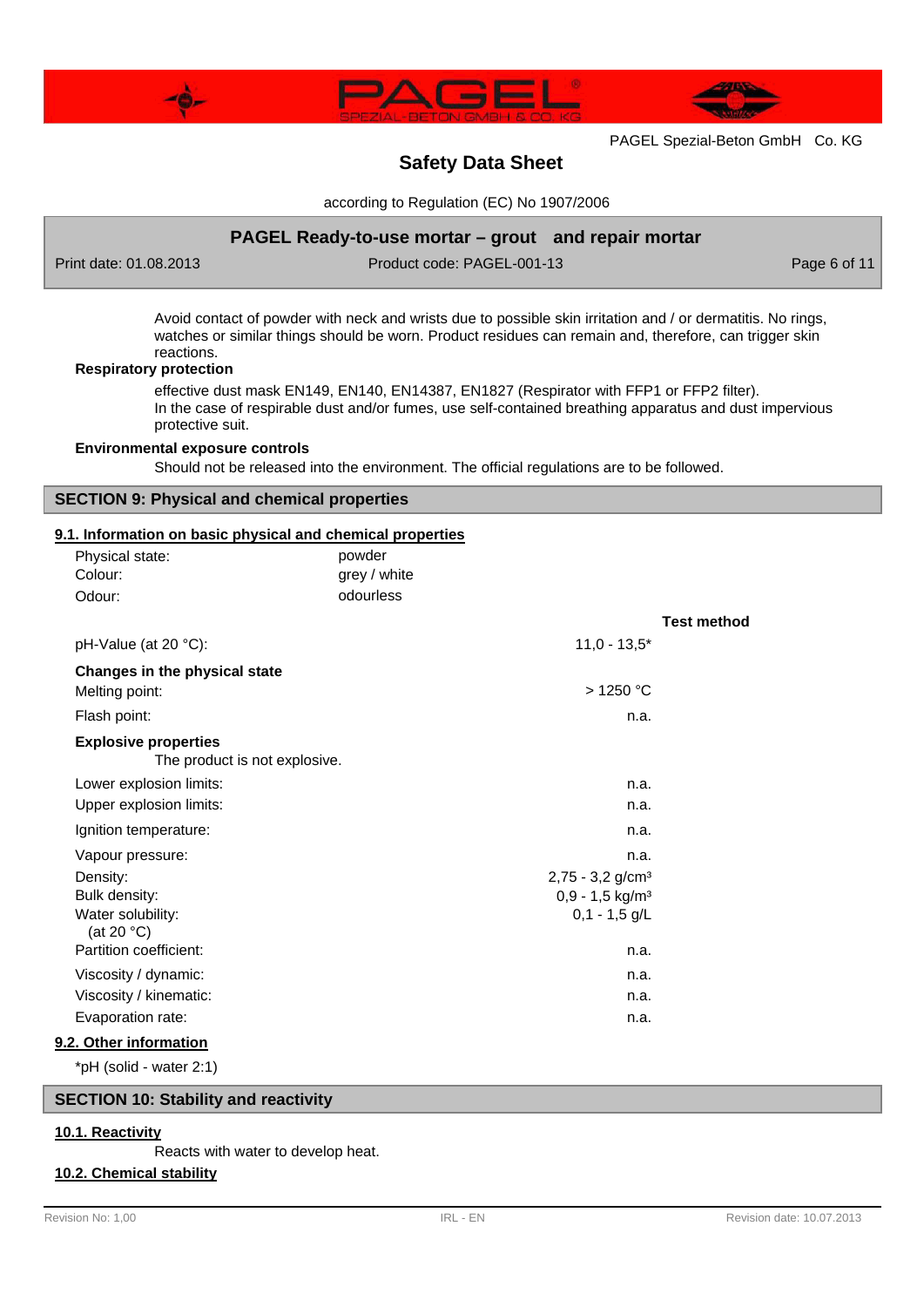

# **Safety Data Sheet**

according to Regulation (EC) No 1907/2006

# **PAGEL Ready-to-use mortar – grout and repair mortar**

Print date: 01.08.2013 Product code: PAGEL-001-13 Page 7 of 11

Stable under proper storage and handling.

# **10.3. Possibility of hazardous reactions**

No dangerous reactions occur under normal storage conditions and in normal use.

### **10.4. Conditions to avoid**

Stable at normal conditions.

## **10.5. Incompatible materials**

acids, aluminium, ammonium salts

Corrodes base metals.

### **10.6. Hazardous decomposition products**

No decomposition if stored and applied as directed.

#### **Further information**

Never allow product to get in contact with water during storage.

## **SECTION 11: Toxicological information**

## **11.1. Information on toxicological effects**

#### **Acute toxicity**

No data is available on the product itself.

Long term exposure to concentrations over the maximum occupational exposure limit can lead to health problems. Product dust may be irritating to eyes, skin and respiratory system. Risk of infection of the lung after prolonged inhalation of dust particles. These may irritate eyes, nose and throat. Dust causes irritation to the eyes, skin and mucous membranes and may lead to toxic lung oedemas. Swallowing large amounts can be detrimental to health. Ingestion causes irritation of upper respiratory system and gastrointestinal disturbance. Toxicity after skin contact:

LD50/dermal/rabbit: 2000 mg/kg (24 h) (4)

### **Irritation and corrosivity**

The product causes irritation of eyes, skin and mucous membranes.

#### After eye contact:

Irritating to eyes. Resin particles, like other inert materials, are mechanically irritating to eyes. At high concentrations product causes severe inflammation of conjunctiva and cornea. May cause irreversible eye damage. Danger of blindness.

After skin contact:

Repeated or prolonged exposure

Product can cause local skin irritation especially in skin folds or when wearing of tight clothing. May cause: redness. May cause skin irritation and/or dermatitis.

In some individuals, eczema can form after contact with wet cement.

Literary reference (4, 11,12)

### **Sensitising effects**

The eczema is triggered either by the pH value (irritative contact dermatitis) or by immunological reactions with water-soluble chromium (VI) compounds (allergic contact dermatitis). (Literary reference 1, 5, 13)

### **STOT-single exposure**

lungs (Difficulty in breathing) Literary reference (1, 17)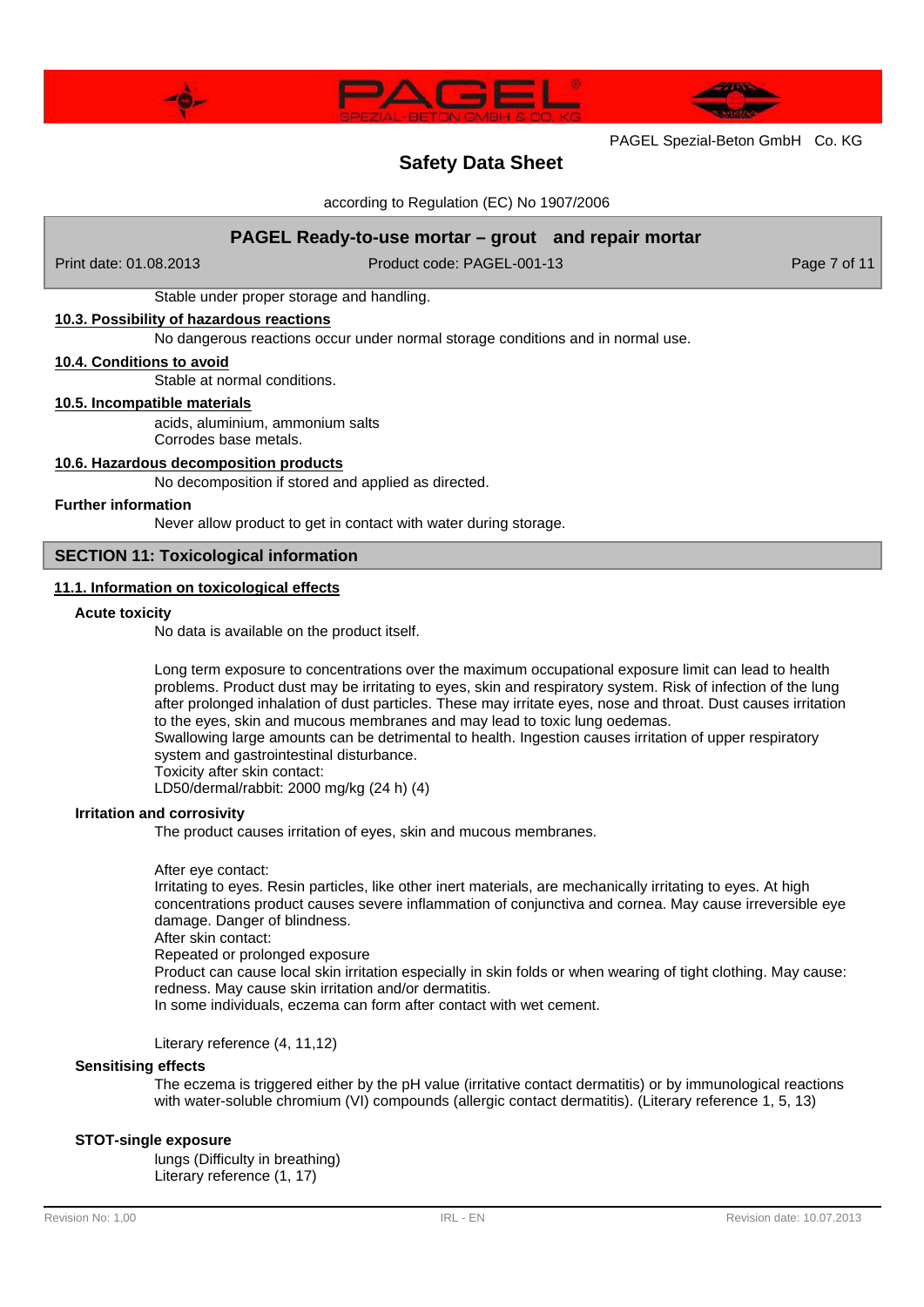



# **Safety Data Sheet**

according to Regulation (EC) No 1907/2006

# **PAGEL Ready-to-use mortar – grout and repair mortar**

Print date: 01.08.2013 Product code: PAGEL-001-13 Page 8 of 11

### **Severe effects after repeated or prolonged exposure**

Inhalation of dust may cause shortness of breath, tightness of the chest, a sore throat and cough. Repeated or continued skin contact can cause skin changes. This preparation is a skin irritant, and repeated contact can intensify the irritant effect. Repeated or prolonged contact causes sensitisation, asthma and eczemas. Excessive exposure may aggravate preexisting asthma and other respiratory disorders (e.g. emphysema, bronchitis, reactive airways dysfunction syndrome).

### **Carcinogenic/mutagenic/toxic effects for reproduction**

No data is available on the product itself.

Literary reference (1, 14, 15, 16)

# **Practical experience**

### **Other observations**

When mixed with water, the product may produce serious eye for individuals and skin damage in case of extended contact. Mechanical skin stress at the same time is able to intensify such effects.

# **SECTION 12: Ecological information**

### **12.1. Toxicity**

Slight acute toxicity. - Daphnia Magna (U.S. EPA, 1994a) (7); algae (Selenastrum capricornutum) (U.S. EPA, 1993) (8).

The product is not considered to be hazardous to water organisms.

Aquatic toxicity:

Larger amounts: A possible toxic effect on aquatic life cannot be ruled out as a result of the change in pH value.

If the product is release it is primarily adsorbed by sediments and soil.

# **12.2. Persistence and degradability**

Not applicable

**12.3. Bioaccumulative potential**

Not applicable,

### **12.4. Mobility in soil**

Not applicable,

### **12.5. Results of PBT and vPvB assessment**

Not applicable

**12.6. Other adverse effects**

None known.

## **Further information**

Do not flush into surface water or sanitary sewer system. Do not allow material to contaminate ground water system. Avoid subsoil penetration.

# **SECTION 13: Disposal considerations**

### **13.1. Waste treatment methods**

### **Advice on disposal**

Hardened material : Disposal in accordance with the official regulations. Do not flush into surface water or sanitary sewer system.

### Waste from residues

Unhardened material - Mop up whilst dry. Mop up avoiding dust formation and proceed as set out in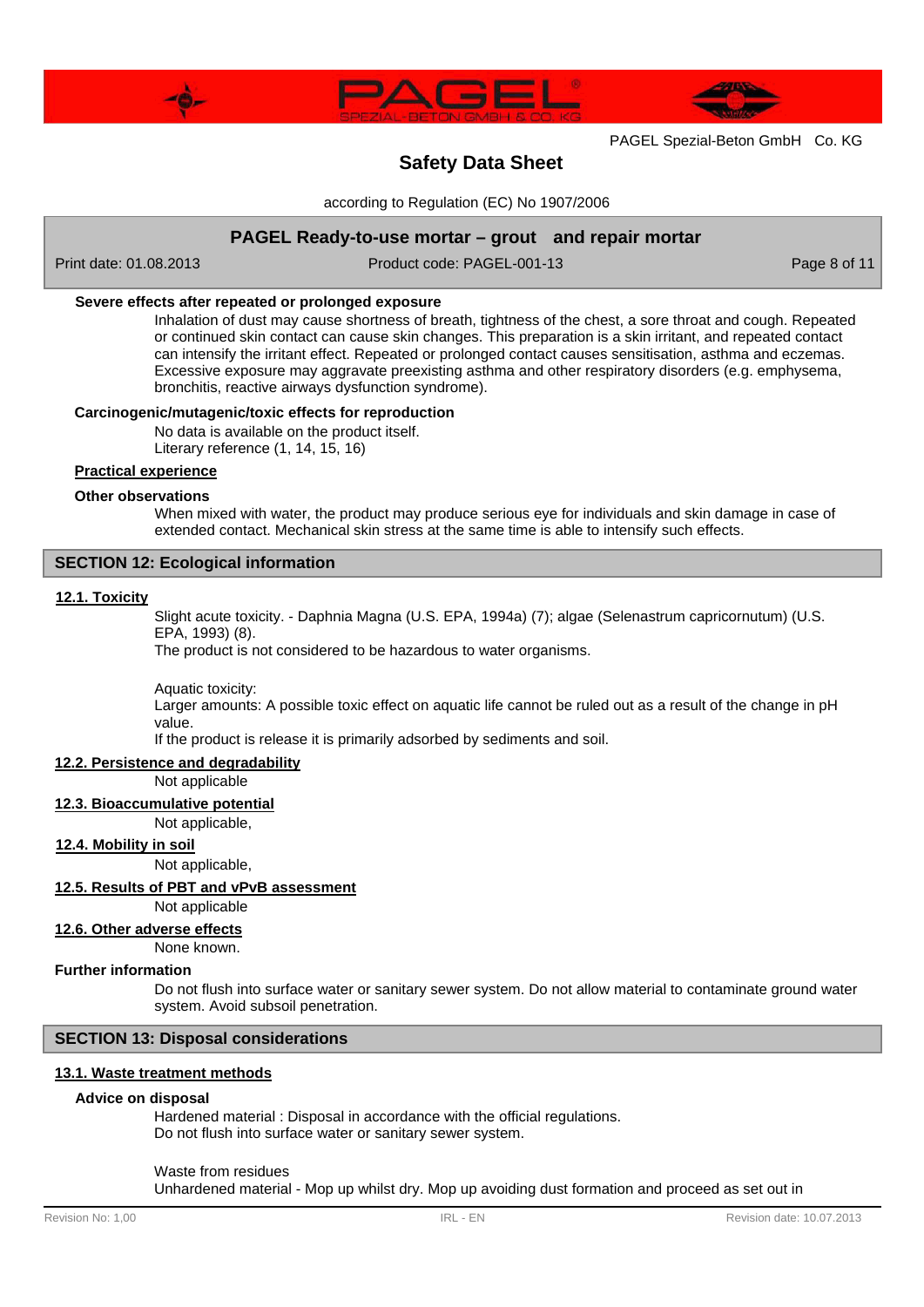



# **Safety Data Sheet**

according to Regulation (EC) No 1907/2006

# **PAGEL Ready-to-use mortar – grout and repair mortar**

Print date: 01.08.2013 Product code: PAGEL-001-13 Page 9 of 11

# the Waste Law.

## **Waste disposal number of waste from residues/unused products**

170101 CONSTRUCTION AND DEMOLITION WASTES (INCLUDING EXCAVATED SOIL FROM CONTAMINATED SITES); concrete, bricks, tiles and ceramics; concrete

### **Waste disposal number of used product**

WASTES FROM THERMAL PROCESSES; wastes from manufacture of cement, lime and plaster and articles and products made from them; waste concrete and concrete sludge 101314

# **Waste disposal number of contaminated packaging**

WASTE PACKAGING; ABSORBENTS, WIPING CLOTHS, FILTER MATERIALS AND PROTECTIVE CLOTHING NOT OTHERWISE SPECIFIED; packaging (including separately collected municipal packaging waste); packaging containing residues of or contaminated by dangerous substances Classified as hazardous waste. 150110

### **Contaminated packaging**

Empty containers must be completely drained to the state of the art before being disposed of. Dispose according to the local regulations. After use recycling.

## **SECTION 14: Transport information**

### **Land transport (ADR/RID)**

# **Other applicable information (land transport)**

Not classified as dangerous regarding transport regulations.

### **Inland waterways transport (ADN)**

### **Other applicable information (inland waterways transport)**

Not classified as dangerous regarding transport regulations.

### **Marine transport (IMDG)**

## **Other applicable information (marine transport)**

Not classified as dangerous regarding transport regulations.

### **Air transport (ICAO)**

### **Other applicable information (air transport)**

Not classified as dangerous regarding transport regulations.

### **14.5. Environmental hazards**

Dangerous for the environment: no

## **14.6. Special precautions for user**

Not classified as dangerous regarding transport regulations.

### **14.7. Transport in bulk according to Annex II of MARPOL73/78 and the IBC Code**

Not classified as dangerous regarding transport regulations.

# **SECTION 15: Regulatory information**

### **15.1. Safety, health and environmental regulations/legislation specific for the substance or mixture**

## **EU regulatory information**

### **Additional information**

No Substances of Very High Concern (SVHC) according REACH Articel 57. Observe : Directive 1907/2006 (REACH) ANNEX XVII, 47

### **National regulatory information**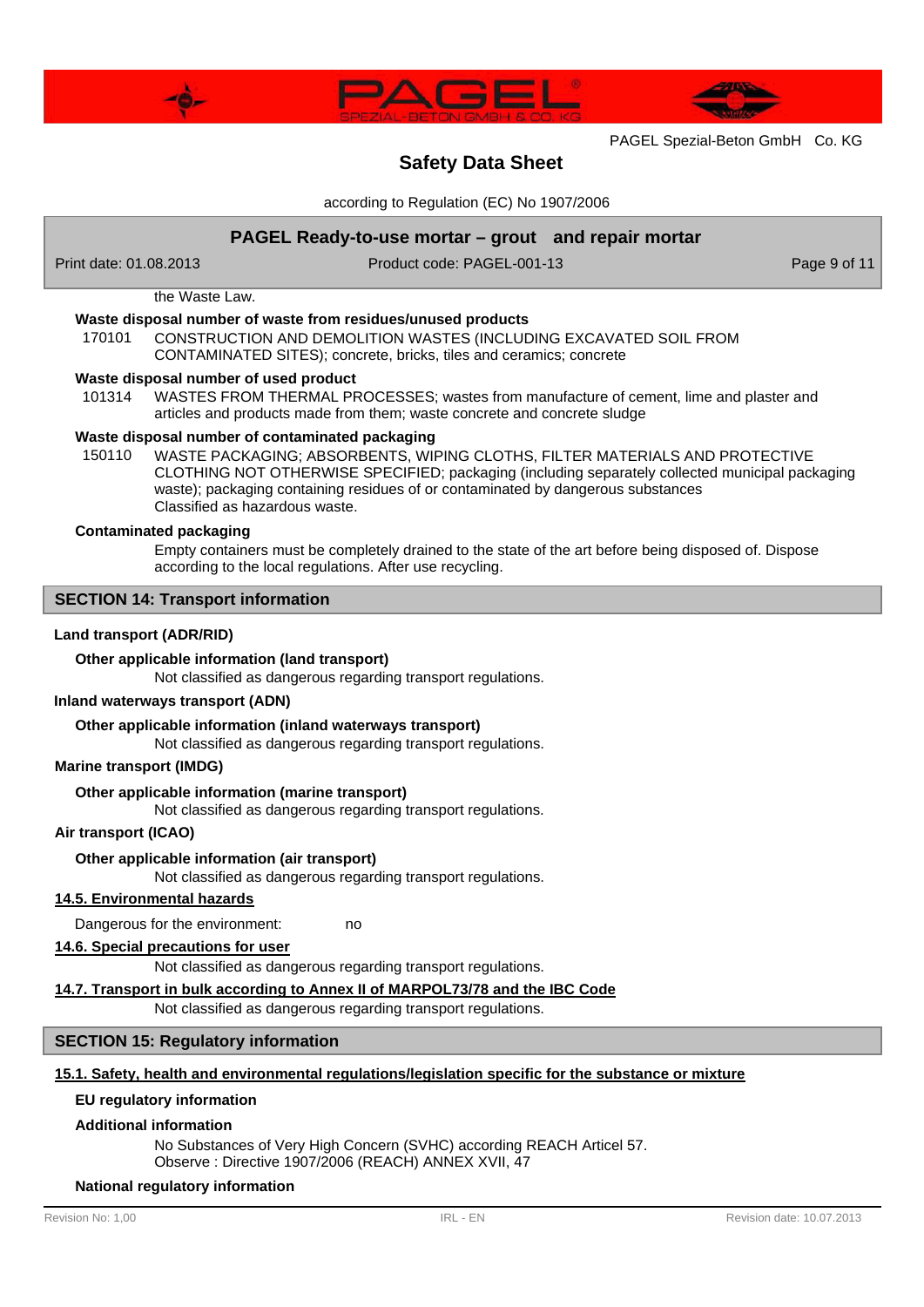



# **Safety Data Sheet**

according to Regulation (EC) No 1907/2006

# **PAGEL Ready-to-use mortar – grout and repair mortar**

Print date: 01.08.2013 Product code: PAGEL-001-13 Product code: PAGEL-001-13

Water contaminating class (D): 1 - slightly water contaminating

## **15.2. Chemical safety assessment**

Chemical safety assessments for substances in this mixture were not carried out.

# **SECTION 16: Other information**

### **Full text of R phrases referred to under Sections 2 and 3**

Irritating to respiratory system and skin. Risk of serious damage to eyes.

May cause sensitisation by skin contact.

# **Full text of H statements referred to under Sections 2 and 3**

Causes skin irritation. May cause an allergic skin reaction.

Causes serious eye damage. May cause respiratory irritation.

# **Further Information**

The information is based on present levels of our knowledge. It does not, however, give assurances of product properties and establishes no contract legal rights.

The product is to be used exclusively for the applications named in the technical leaflet or in the processing instructions.

The receiver of our product is singularly responsible for adhering to existing laws and regulations.

## Literary reference

(1) Portland Cement Dust - Hazard assessment document EH75/7, UK Health and Safety Executive, 2006: http://www.hse.gov.uk/pubns/web/portlandcement.pdf.

(2) Technische Regel für Gefahrstoffe "Arbeitsplatzgrenzwerte", 2009, GMBI Nr.29 S.605.

(3) MEASE 1.02.01 Exposure assessment tool for metals and inorganic substances, EBRC Consulting GmbH für Eurometaux, 2010: http://www.ebrc.de/ebrc/ebrc-mease.php.

(4) Observations on the effects of skin irritation caused by cement, Kietzman et al, Dermatosen, 47, 5, 184-189 (1999).

(5) Epidemiological assessment of the occurrence of allergic dermatitis in workers in the construction industry related to the content of Cr (VI) in cement, NIOH, Page 11, 2003.

(6) U.S. EPA, Short-term Methods for Estimating the Chronic Toxicity of Effluents and Receiving Waters to Freshwater Organisms, 3rd ed. EPA/600/7-91/002, Environmental Monitoring and Support Laboratory, U.S. EPA, Cincinnati, OH (1994a).

(7) U.S. EPA, Methods for Measuring the Acute Toxicity of Effluents and Receiving Waters to Freshwater and Marine Organisms, 4th ed. EPA/600/4-90/027F, Environmental Monitoring and Support Laboratory, U.S. EPA, Cincinnati, OH (1993).

(8) Environmental Impact of Construction and Repair Materials on Surface and Ground Waters. Summary of Methodology, Laboratory Results, and Model Development. NCHRP report 448, National Academy Press, Washington, D.C., 2001.

(9) Final report Sediment Phase Toxicity Test Results with Corophium volutator for Portland clinker prepared for Norcem A.S. by AnalyCen Ecotox AS, 2007.

(10) TNO report V8801/02, An acute (4-hour) inhalation toxicity study with Portland Cement Clinker CLP/GHS 03-2010-fine in rats, August 2010.

(11) TNO report V8815/09, Evaluation of eye irritation potential of cement clinker G in vitro using the isolated chicken eye test, April 2010.

(12) TNO report V8815/10, Evaluation of eye irritation potential of cement clinker W in vitro using the isolated chicken eye test, April 2010.